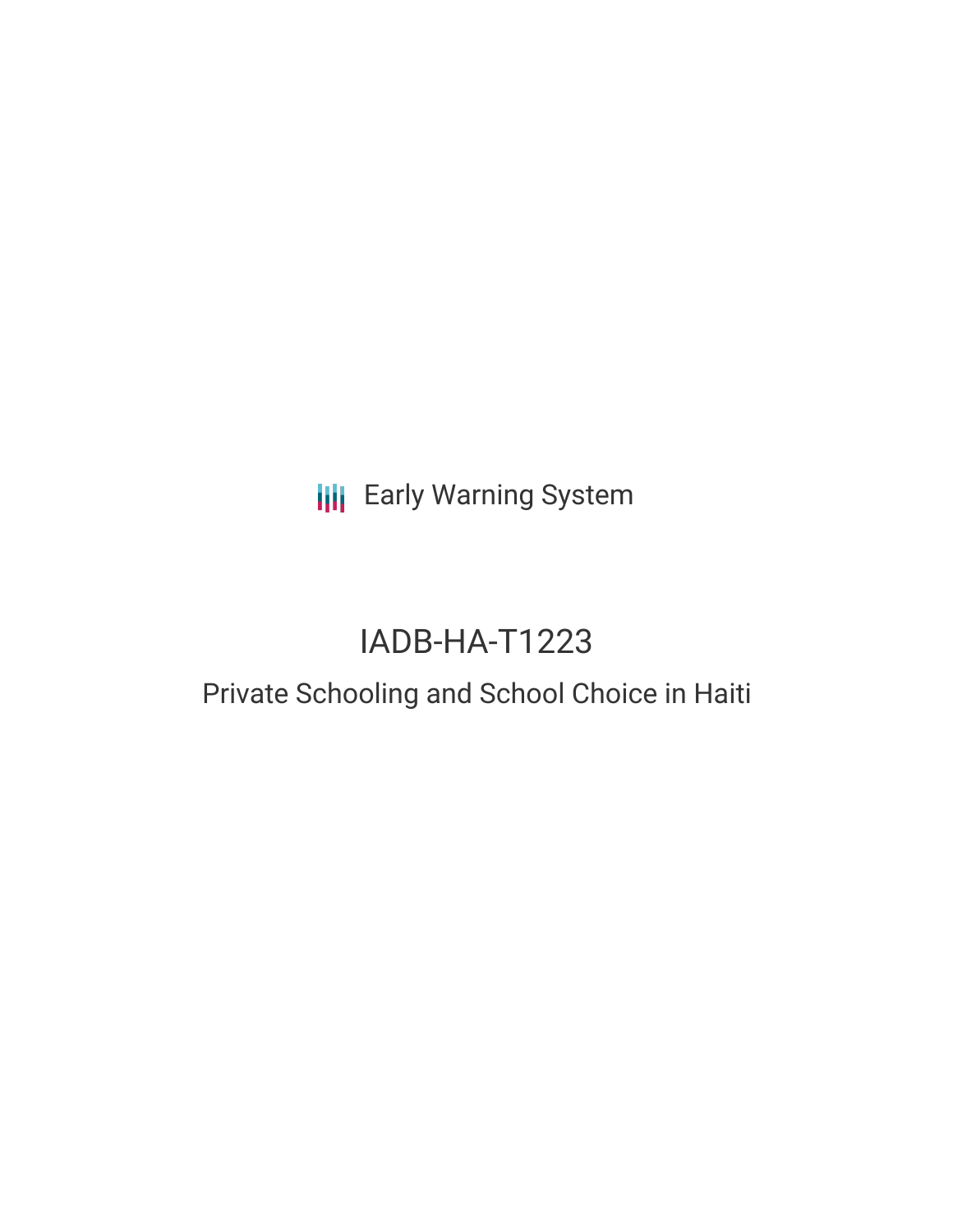

#### **Quick Facts**

| <b>Countries</b>               | Haiti                                       |
|--------------------------------|---------------------------------------------|
| <b>Financial Institutions</b>  | Inter-American Development Bank (IADB)      |
| <b>Status</b>                  | Approved                                    |
| <b>Bank Risk Rating</b>        | C                                           |
| <b>Voting Date</b>             | 2016-09-20                                  |
| <b>Sectors</b>                 | Education and Health, Technical Cooperation |
| <b>Investment Type(s)</b>      | Grant                                       |
| <b>Investment Amount (USD)</b> | $$0.15$ million                             |
| <b>Project Cost (USD)</b>      | $$0.15$ million                             |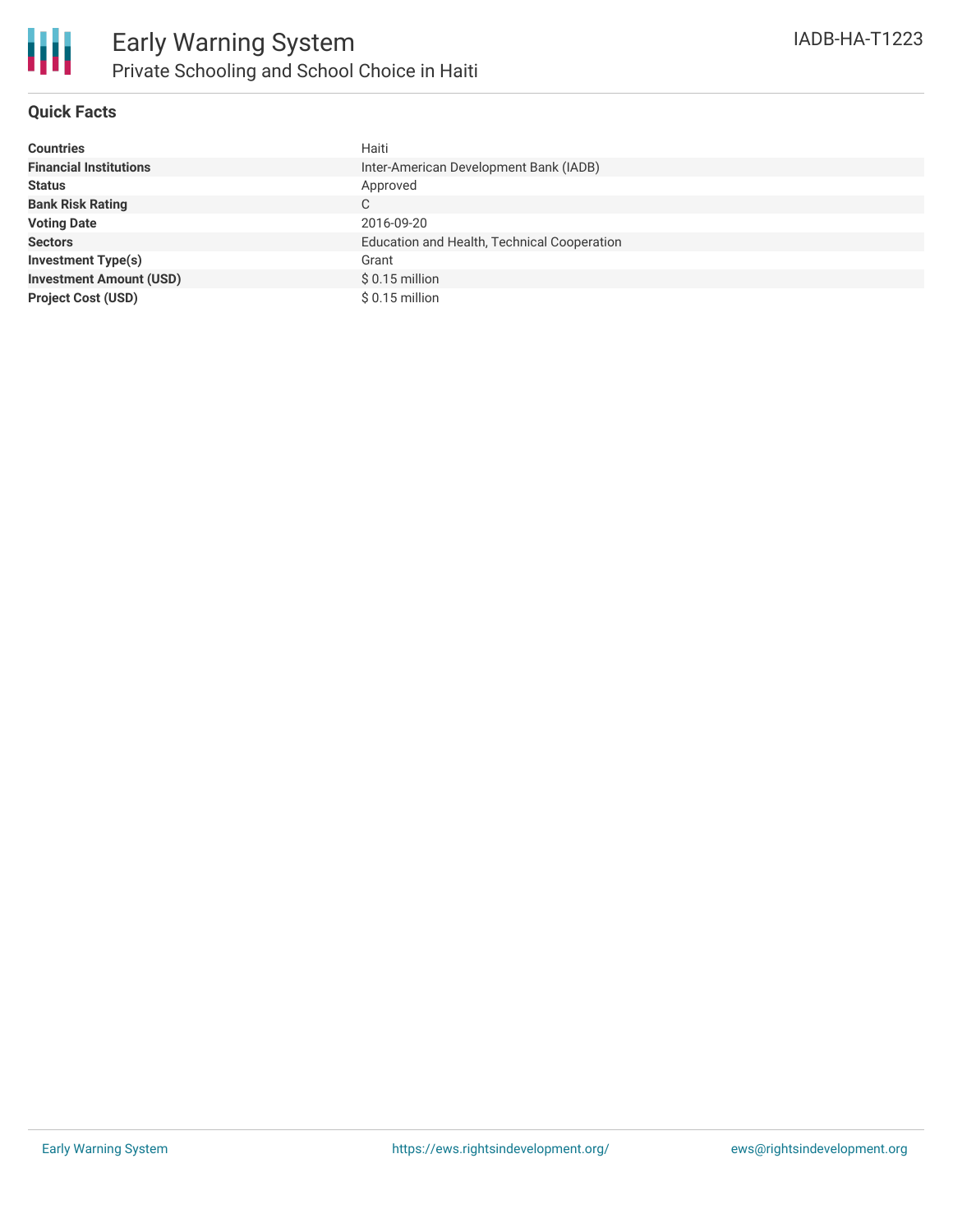

#### **Project Description**

According to the IDB, this project will: "fund the implementation of an experiment that provides information to schools and families in a sample of "closed schooling markets" across Haiti. Specifically, in this experiment, we will provide report cards to parents and schools located within these markets with information on school performance (quality) and school fees, in addition to an accountability component which will consist of a school ranking in each schooling market. These report cards will allow us to observe the impact of information on school outcomes (e.g. average school quality, prices, enrollment patterns, etc.), the school choice decisions of parents, and the policies that schools implement to compete in the schooling market."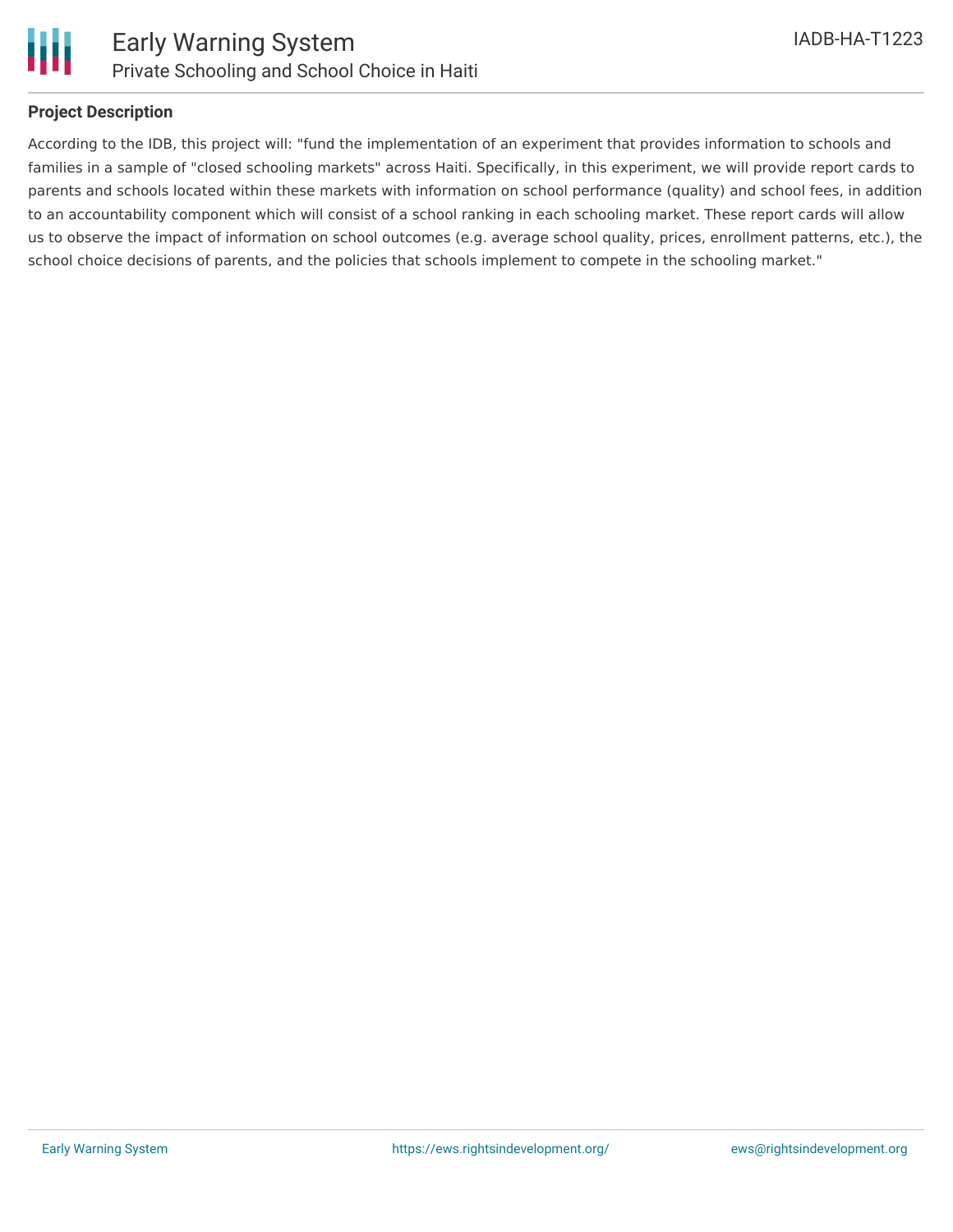

## Early Warning System Private Schooling and School Choice in Haiti

#### **Investment Description**

• Inter-American Development Bank (IADB)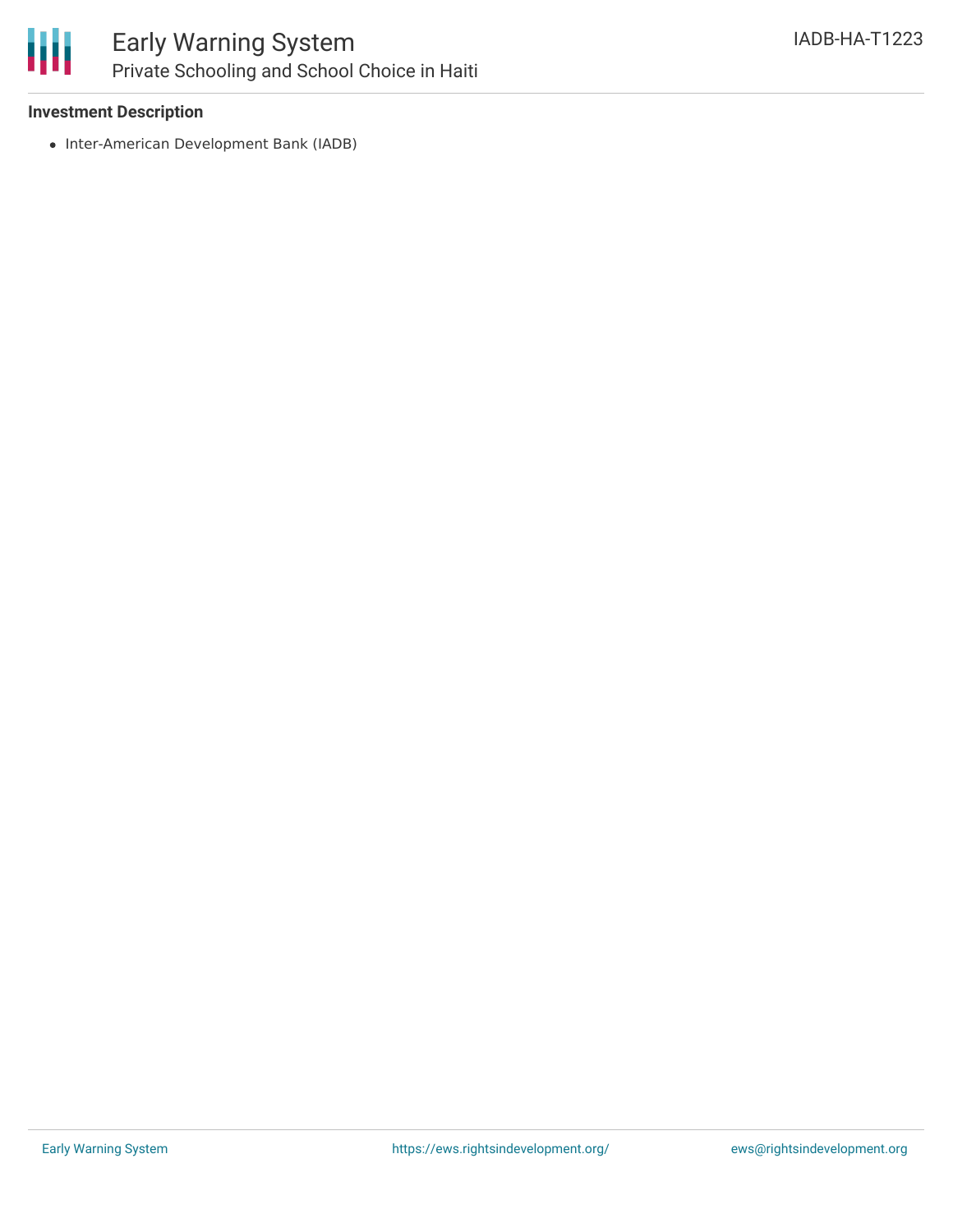

#### **Contact Information**

#### ACCOUNTABILITY MECHANISM OF IADB

The Independent Consultation and Investigation Mechanism (MICI) is the independent complaint mechanism and fact-finding body for people who have been or are likely to be adversely affected by an Inter-American Development Bank (IDB) or Inter-American Investment Corporation (IIC)-funded project. If you submit a complaint to MICI, they may assist you in addressing the problems you raised through a dispute-resolution process with those implementing the project and/or through an investigation to assess whether the IDB or IIC is following its own policies for preventing or mitigating harm to people or the environment. You can submit a complaint by sending an email to MICI@iadb.org. You can learn more about the MICI and how to file a complaint at http://www.iadb.org/en/mici/mici,1752.html (in English) or http://www.iadb.org/es/mici/mici,1752.html (Spanish).